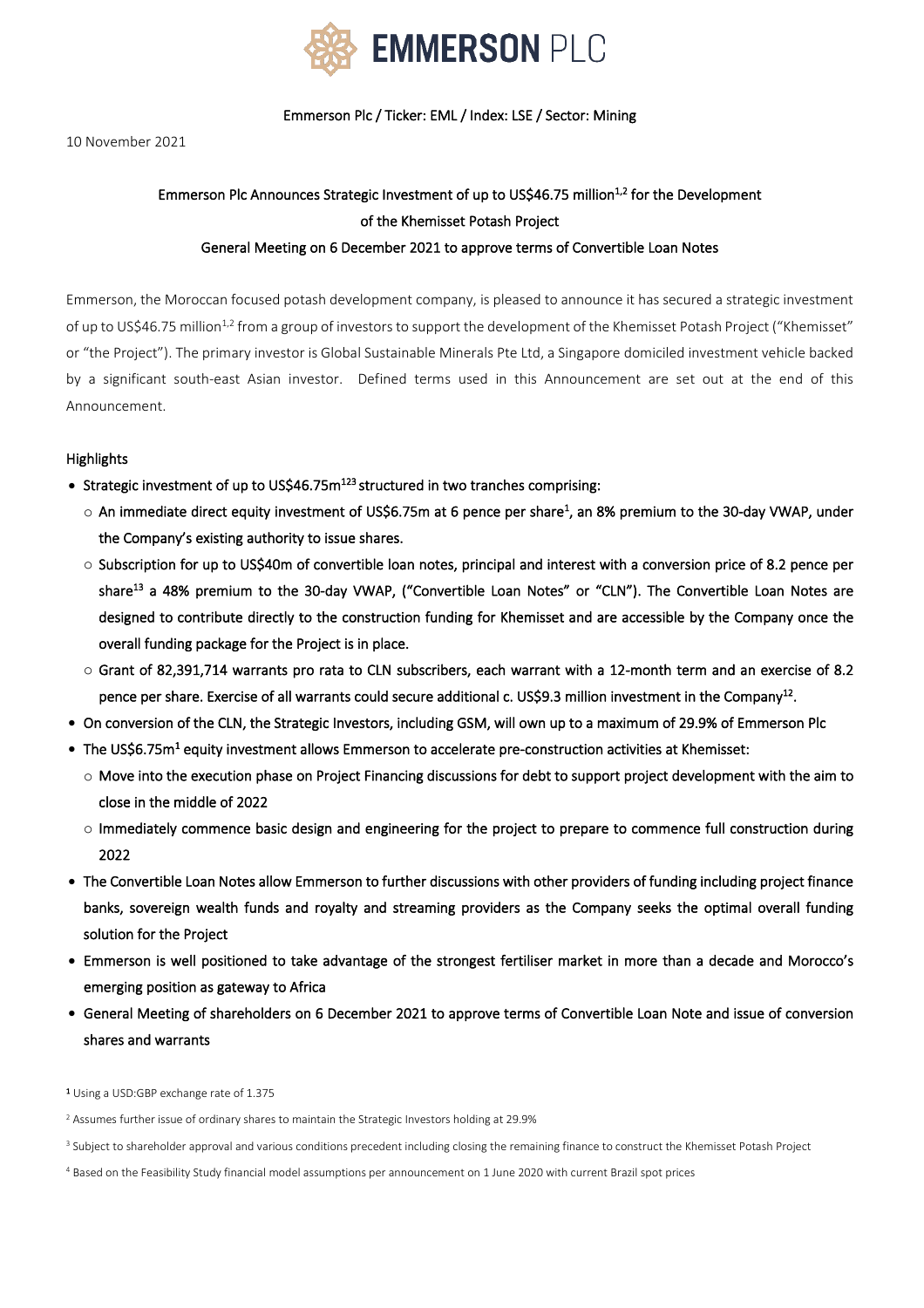

#### Graham Clarke, CEO of Emmerson commented:

"A major investment, at a premium to our current valuation, and long-term strategic commitment by an investment group of this calibre, is a major endorsement of the Khemisset Project. We have already formed a strong partnership with the investors who share our vision of creating a new, independent, and highly profitable and environmentally sustainable potash company. *We look forward to working closely with them to achieve our shared vision.*

"The whole Emmerson team and I have worked tirelessly, through an extremely rigorous due diligence process, over several months, to secure this strategic investment for the Company. It is a transformational investment for Emmerson, and it is a major *step to unlocking the full potential value of the world class Khemisset Potash Project.*

"The Project will be important for Morocco and will bring substantial social and economic benefits to the region of Khemisset. Our Moroccan stakeholders continue to be incredibly supportive of us as we move the Project into the execution phase and develop it for the benefit of all of our stakeholders. Emmerson expects to invest well over US\$500 million over the Project's initial 19-year life of mine, creating over 2,000 direct and indirect jobs, and establishing a long-term beneficial partnership with *Morocco.*

"Potash markets have strengthened considerably since we released our Feasibility Study, with prices in Brazil now over US\$800/tonne, effectively double the base case assumptions from our previous studies. The strength in potash clearly improves its already outstanding economics and, using current spot price assumptions, it would push our post-tax NPV<sub>8</sub> from a very respectable US\$1.4 billion to US\$3.9 billion<sup>4</sup> and IRR of over 85.4%, while average life of mine post tax cashflow increases to *US\$558 million per annum for an initial 19-year life of mine.*

"Our attention now moves quickly to the task at hand, which is to get the project into production as quickly as possible. Our advisors are well advanced in their engagement with numerous potential banking partners, and we will move to mandating banks as quickly as possible. We have also engaged with our established engineering partners and will commence the basic design of the key components of the Project while, in parallel, preparing work packages for eventual tender with our EPCM partners. We have already made substantial progress in pre-qualifying the groups who will eventually partner with us in building *Khemisset.*

*"We would like to thank our shareholders for their ongoing support through this process."*

# Mark Zhou, Director of GSM commented:

"The Khemisset Potash Project is clearly a standout in the development MOP space and we are excited to be partnering in its *development with Emmerson Plc.*

"We have been very impressed with the technical work completed by Graham and his team to date and the detailed execution *plan they have presented to us, which is the basis for this significant investment.*

"We look forward to being a part of the development of what will be the only producing MOP potash asset in Africa, in the dynamic Kingdom of Morocco, a global leader in fertiliser that is playing a growing role in the development of African agriculture. We believe this strategic location with developed infrastructure within close proximity makes the asset all the more valuable as Africa's importance for food production, and global food security, continues to grow in the coming decades."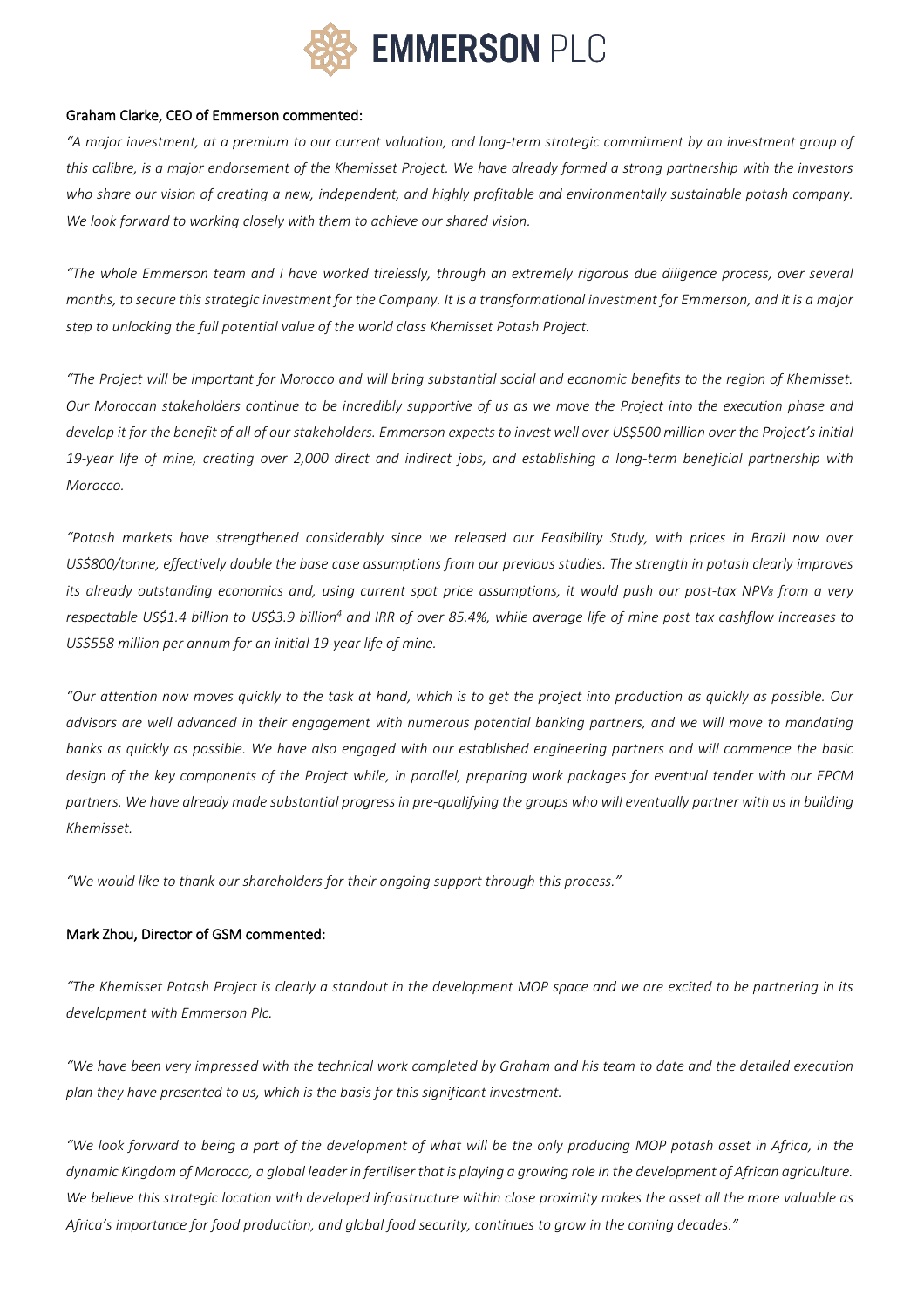

#### *Overview of the Strategic Investment*

The Company has raised US\$6.75 million before expenses by way of a subscription for 81,818,182 new Ordinary Shares at a price of 6 pence per share by various investors (the "Equity Subscription"). Global Sustainable Minerals Pte Ltd ("GSM") has subscribed for 48,484,848 new Ordinary Shares and Gold Quay Capital Pte Ltd ("GQC") has subscribed for 21,818,182 new Ordinary Shares, in aggregate investing US\$5.8 million in the Company. The Subscription Shares shall be admitted to trading on AIM on 24 November 2021.

Having acquired this initial stake, GSM and GQC have committed to acquire a further strategic stake in the Company via a subscription for conditional convertible loan notes (the "Convertible Loan Notes"). The subscription for Convertible Loan Notes is subject to approval of Shareholders at a general meeting of shareholders to be held on 6 December 2021, further details of which are set out below. Draw-down of funds in respect of the Convertible Loan Notes is subject to satisfaction of the CLN Subscription Conditions (as defined below), subject to which GSM shall invest up to US\$36 million and GQC shall invest up to US\$4 million for a total of up to US\$40 million. The proceeds of the Convertible Loan Notes shall be utilised at such point that the Company has all necessary project funding in place for the construction of the Khemisset Project and satisfied all other conditions precedent as described further below.

The Convertible Loan Notes shall have a two-year term from their issuance date. They will have a conversion price of 8.2 pence per share (the "Conversion Price") (at the Exchange Rate) and will accrue interest at a rate of 9% payable annually in arrears on the principal amount of funds drawn down, such interest to be converted into new Ordinary Shares of the Company to be issued to each holder of Convertible Loan Notes at 8.2 pence per share within 30 days after each 12-month interest period ("Interest Shares"). The aggregate amount outstanding under the Convertible Loan Notes including, for the avoidance of doubt, all Standard Interest (as defined below), will be satisfied by the issue of new Ordinary Shares at 8.2 pence per share. In addition, upon subscription for the Convertible Loan Notes commencing from the date on which the Resolutions are approved by shareholders, GSM and GQC will also be granted 12 month warrants to subscribe for in aggregate of up to 82,391,714 new Ordinary Shares representing a ratio of approximately 1 warrant for every US\$0.485 committed under the CLN Instrument), each warrant with an exercise price of 8.2 pence per share (the "Warrants"). Each subscriber has the right, but not the obligation, to convert Convertible Loan Notes and all Standard Interest accrued thereunder into Ordinary Shares, at the Conversion Price, in the event of a change of control of the Company (or analogous transaction or occurrence in respect of the Khemisset Project).

The Warrants can be exercised within the 12-month period from the approval of the Resolutions and, if exercised during this period, would result in GSM and GQC (together the "Strategic Investors") (together with their respective affiliates) being interested in 153,694,744 Ordinary Shares representing 15.41% of the Company's issued shares.

The CLN Subscription Conditions have until 30 September 2022 to be satisfied (unless extended). On satisfaction of the CLN Subscription Conditions the Company shall draw down the maximum nominal amount of Convertible Loan Notes such that the Strategic Investors (together with their respective affiliates) will be interested in up to 29.9% of the Company's issued shares. The maximum number of shares that could be issued to the Strategic Investors is 572,320,021 Ordinary Shares, but the interest of the Strategic Investors shall always be restricted (either under the terms of the Warrant Instrument or the CLN Subscription Letter such that the shareholding of the Strategic Investors (and their affiliates) cannot exceed 29.9%.

The Conversion Price (and the exercise price for the Warrants represents a 48% premium to the volume weighted average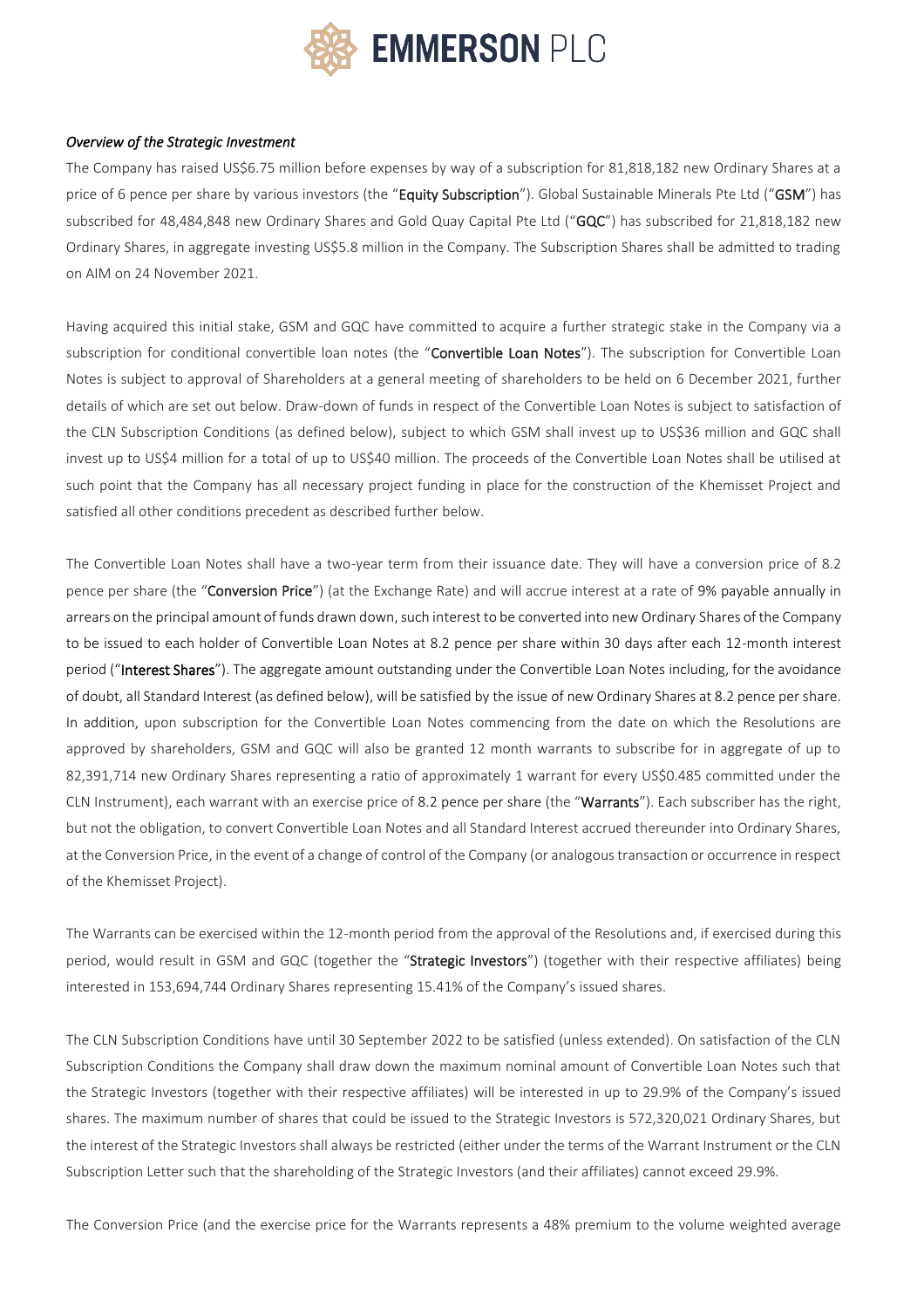

trading price of the Company's Ordinary Shares traded on AIM over the 30-day period immediately before the date of the CLN Subscription. The Conversion Price represents a premium of approximately 45% to the closing middle market price for the Company's Ordinary Shares on 9 November 2021 (being the last practicable date prior to publication of this announcement).

Global Sustainable Minerals is a Singapore based investment vehicle managed by Mr. Mark Zhou You Chuan. Mr. Zhou is an executive director and the Chief Investment Officer of Golden Energy and Resources Limiteda company listed on the Singapore Stock Exchange. GSM is funded by way of a fully committed secured financing facility (by way of a secured note) provided by Asia Star Fund Ltd, a fund controlled by Mr. Indra Widjaja.

Concurrent with the CLN Subscription, GSM will enter into a relationship agreement with the Company and Shore Capital, the Nomad, on the terms set out below.

Gold Quay Capital is an investment company based in Singapore and managed by Mr Barry Dick and Mr Martin Otway. Both have over 30 years of experience in the capital markets with much of that time spent in Asia.

GSM (and its affiliated persons) and GQC (and its affiliated persons) note that they are acting together in their investment into the Company and would therefore be deemed as acting in concert by the Panel on Takeovers and Mergers. As a result they and the Company have sought to limit their maximum collective holding in Ordinary Shares to 29.9% of the Company's issue share capital at any one time.

The Fundraising is conditional, inter alia, upon the requisite majority of Shareholders approving the Resolutions at the General Meeting that will grant the Directors the authority to allot the new Ordinary Shares and the power to disapply statutory preemption rights in respect of the new Ordinary Shares

# *Reason for the Equity Subscription, proposed issue of Conditional Convertible Loan Notes, proposed grant of Warrants, proposed issue of Interest Shares and use of proceeds of proceeds*

The purpose of the Equity Subscription and the Fundraising is to provide funding for Emmerson's Khemisset Project, located in Northern Morocco.

The Company has devoted significant time to securing cornerstone funding commitments for the Khemisset project financing package, ahead of detailed negotiations with likely debt funders and industry partners, and the Directors believe the size of the proposed investment by GSM and GQC by way of the Convertible Loan Notes, the identity of the investor group, and the structure of the investment, is strategic in nature and securing this component of the project finance package has the potential to unlock the overall funding package for the Khemisset Project.

As investors will be aware, the development of the Khemisset Project has been the Company's primary focus since acquiring 100% control of the potash licenses in 2016. The recently completed Feasibility Study completed by Golder Associates in June 2020 has confirmed the findings from the 2018 Scoping Study by Golder Associates, which showed that Khemisset has the potential to be a world class, low capital cost, high margin potash mine, which is a very rare asset in the industry. The Feasibility Study is available on the Company's website at [www.emmersonplc.com.](http://www.emmersonplc.com/)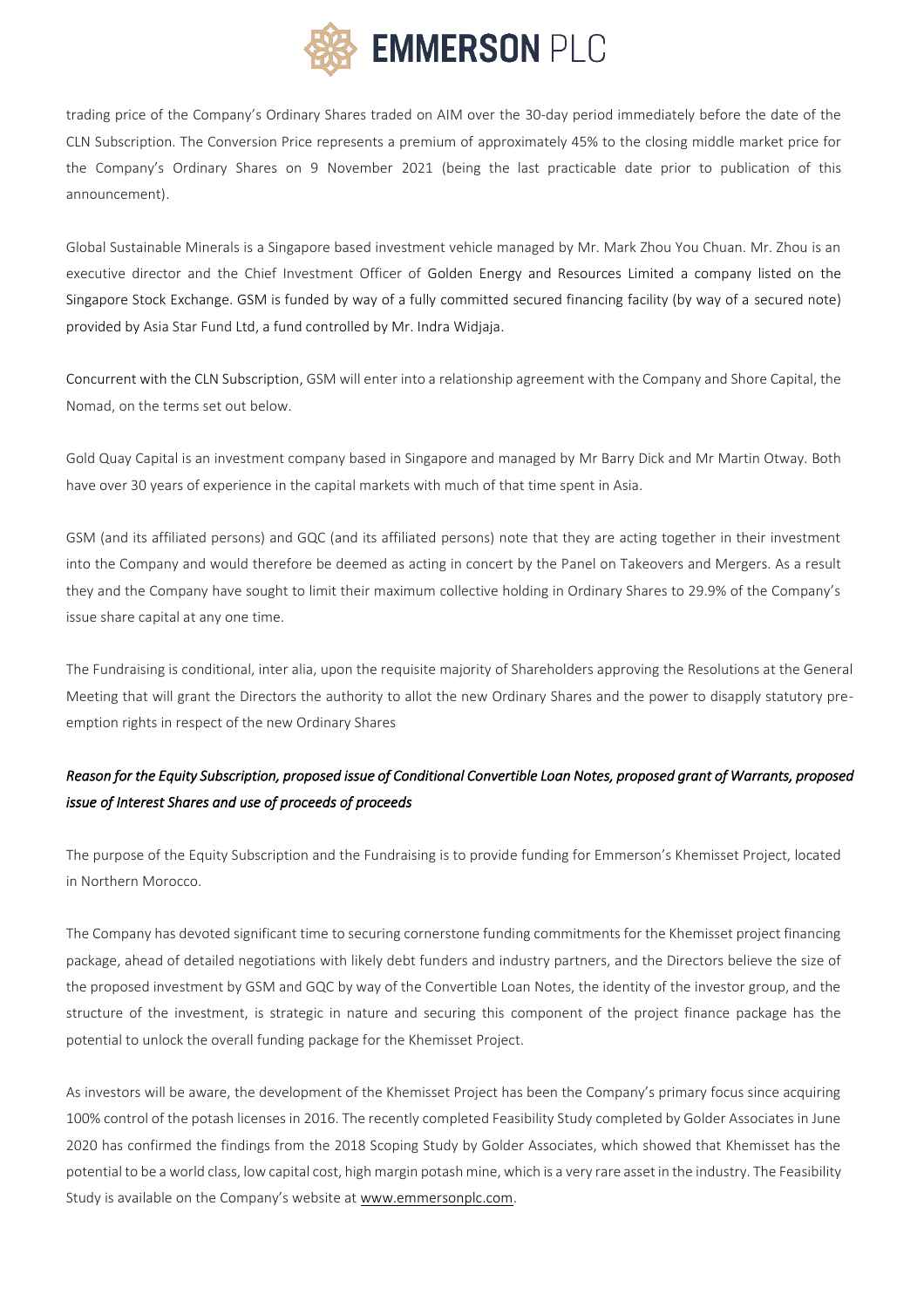

The Feasibility Study supported robust economics for the Khemisset Project with a projected post-tax NPV8 of US\$1.4 billion and internal rate of return of 38.5% based on production of up to 800,000 tonnes of K60 MOP per annum during steady state operations over an estimated initial 19-year mine life, using an assumed potash price of US\$360/tonne. Importantly, the Feasibility Study set out an estimated pre-production capital cost of US\$387 million to bring the Khemisset Project into production, less than half of its global peer average capital intensity.

The Khemisset Project is ideally located to benefit from the expected high growth in demand for NPK fertilisers in Africa. Its location, close to a number of potential export ports with easy access to European, Brazilian and US markets, means that the project is expected to receive a premium netback price relative to many of its peers. The need to feed the world's rapidly increasing population is driving demand for potash and the Company is well placed to take full advantage of the opportunities this presents.

The Feasibility Study confirmed both the technical and economic viability of the sale of 1 million tonnes per annum (Mtpa) of salt byproduct produced from the Khemisset Project with, on average, a total of approximately 4.5Mtpa of salt by-product over the life of the mine. As a result, there is clear potential for significant increases in the tonnages of salt which could be sold into the US de-icing salt market. As the salt is a bye-product of potash production at the Khemisset Project, the operating cost associated with its production is very low and the Company expects to be a very competitive producer on a delivered cost basis to the US market.

Emmerson plans to use the net proceeds of the Equity Subscription, if exercised, the Warrants, and funds drawn-down pursuant to the Convertible Loan Notes, to:

- Fund development capital expenditure on the Khemmiset project and any growth opportunities for the Khemisset project including:
	- o Completion of basic design and engineering
	- o Completion of definition of work packages for tender from construction contractors
	- o Examine expansion opportunities for salt and potash production
- Achieve financial close on project finance debt and other financing streams for the development of the Khemisset project
- Build-out the owners' development team across all key technical disciplines

# *Details of the Equity Subscription and Total Voting Rights*

The Company has raised US\$6.75 million (approximately £4.91 million) before expenses through the issuance of 81,818,182 new Ordinary Shares at an issue price of £0.06 (six pence) per Ordinary Share to GSM, GSQ and other unrelated investors. GSM has subscribed for 48,484,848 new Ordinary Shares at 6 pence per share and GQC has subscribed for 21,818,182 new Ordinary Shares at 6 pence per share.

The Equity Subscription is being undertaken under the Company's existing authority to issue Ordinary Shares for cash and is conditional, inter alia, upon Admission becoming effective on 24 November 2021.

The Subscription Shares will be issued free of all liens, charges and encumbrances and will, when issued and fully paid, rank *pari passu* in all respects with the Existing Ordinary Shares, including the right to receive all dividends and other distributions declared, made or paid after the date of Admission.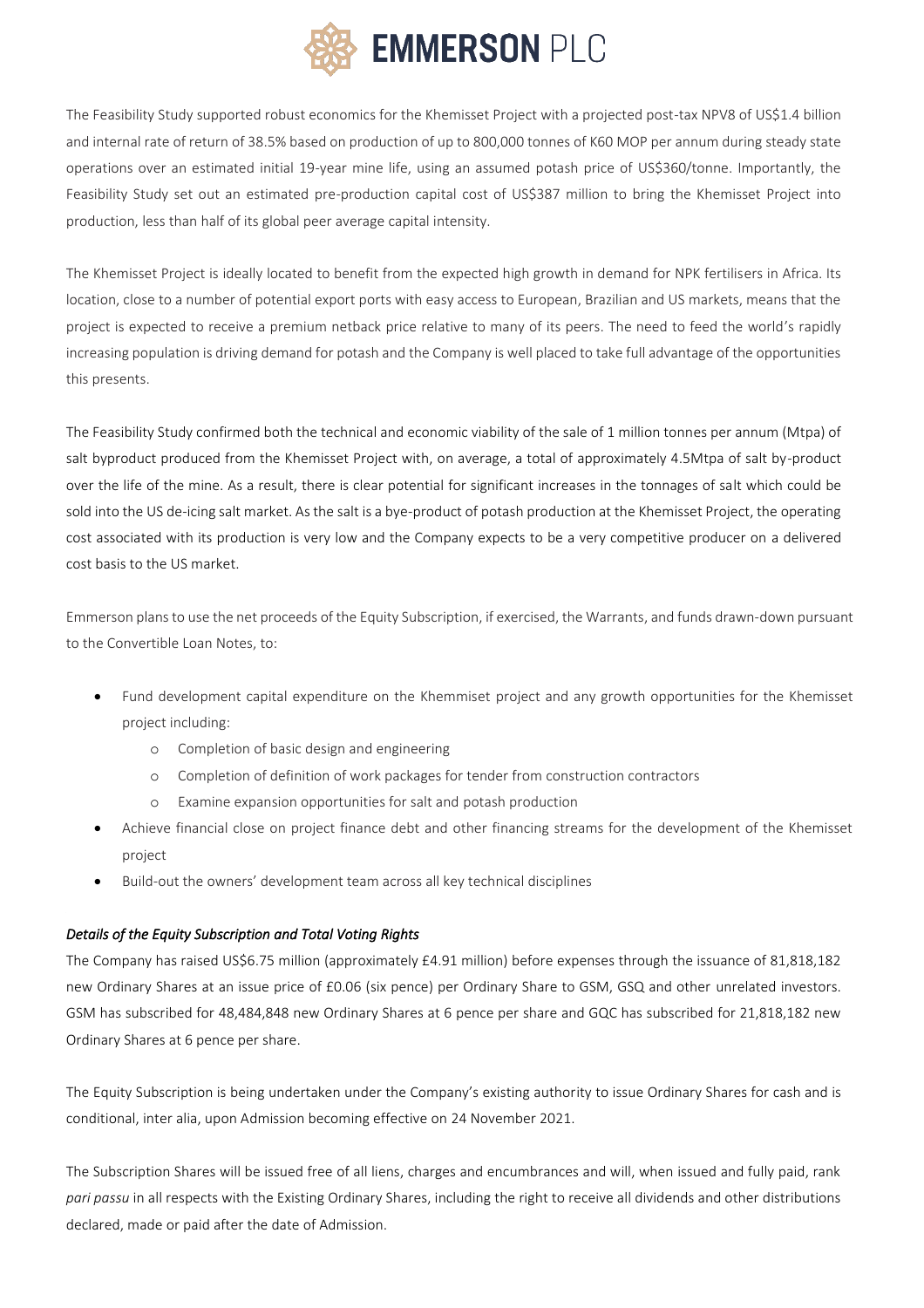

Application will be made to the London Stock Exchange for the admission of the Subscription Shares to trading on AIM. It is expected that Admission will occur and that dealings will commence at 8.00 a.m. on 24 November 2021 at which time it is also expected that the Subscription Shares will be enabled for settlement in CREST.

Following Admission of the 81,818,182 Subscription Shares, the Company's issued share capital will consist of 915,062,661 Ordinary Shares. Therefore, following Admission the total number of voting rights in Emmerson will be 915,062,661, which is the figure which should be used by shareholders as the denominator for the calculations by which they will determine if they are required to notify their interest in, or a change to their interest in, Ordinary Shares under the FCA's Disclosure and Transparency Rules.

#### *CLN Subscription Letters*

Subject to approval of Shareholders at the General Meeting the Company is proposing to raise up to US\$40 million, before expenses, by the issuance of Conditional Convertible Loan Notes to GSM and GQC, pursuant to the terms of CLN Subscription Letters signed by the Company and each of GSM and GQC on 10 November 2021. The CLN Subscription Letters confirm the legal obligation of GSM and GQC to subscribe for Convertible Loan Notes subject to satisfaction of relevant CLN Subscription Conditions, including but not limited to the requisite majority of Shareholders approving the Resolutions at the General Meeting. GSM and GQC have conditionally subscribed for the Convertible Loan Notes set forth in the table below:

| Name of Subscriber | <b>CLN Subscription</b> |
|--------------------|-------------------------|
| GSM                | Up to US\$36,000,000    |
| GQC                | Up to US\$4,000,000     |
| TOTAL              | Up to US\$40,000,000    |

Under the terms of the CLN Subscription Letters the maximum principal amount that can be drawn down by the Company under the Convertible Loan Instrument and maximum amount of Convertible Loan Notes that will be issued to the Strategic Investors is capped at an US\$ amount that, at the Exchange Rate, will result in the Strategic Investors (together with their respective affiliates) holding no more than 29.9% of the issued shares of the Company from time-to-time.

A summary of the CLN Subscription Conditions which have to be satisfied by the 30 September 2022 long-stop date (of which (ii) to (vii) below may be waived by GQC and GSM jointly and not severally) are set out below:

- (i) the requisite majority of Shareholders approving the Resolutions at the General Meeting (this condition cannot be waived);
- (ii) the Company confirming in writing that there are and will be no Events of Default (as that term is defined below) on the proposed date of the drawdown or will result from the proposed drawdown (the "Issuance Date");
- (iii) the Company obtaining all requisite Government licences and approvals for the construction of its Khemisset Project and making the requisite announcements on AIM in relation thereto;
- (iv) the Company announcing on AIM that it has signed definitive agreements and satisfied all conditions precedent for the draw-down of all project finance (debt, equity and other components) for the funding of the construction of the Khemisset Project ("Project Finance");
- (v) the Company not being aware of any pending material adverse event information concerning the Khemisset Project which is inside information required to be disclosed under UK Market Abuse Regulation;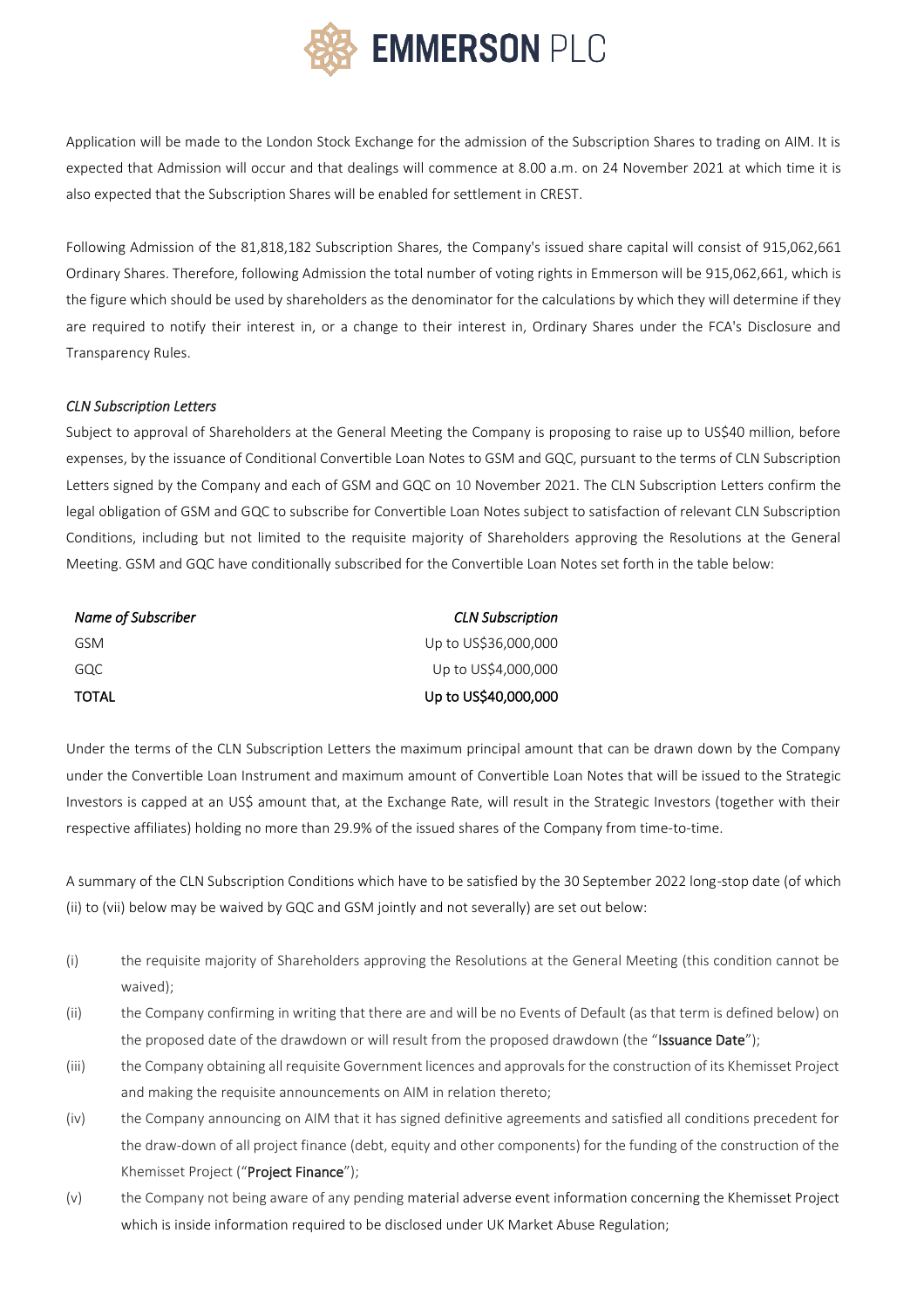

- (vi) the Company having prepared a full "Definitive Feasibility Study", acceptable to the banking syndicate providing the Project Finance and providing a copy of such study to each of GQC and GSM; and
- (vii) each of GQC and GSM satisfying themselves, in conjunction with the Independent Technical Expert to be appointed by the banking syndicate, of the operating and capital cost assumptions in the Definitive Feasibility Study as referred to in paragraph (vi) above.

The Convertible Loan Notes will be issued, subject to satisfaction of relevant conditions, pursuant to the terms of a convertible loan note instrument (the "Convertible Loan Instrument") adopted by the Company on 9 November 2021. The principal terms of the Convertible Loan Instrument are set out below:

- (a) Due and payable in two years from Issuance Date (the "Maturity Date").
- (b) The entire principal amount of the Convertible Loan Notes to be converted to the Conversion Shares, being Ordinary Shares of the Company at the Conversion Price of 8.2 pence per share at the Exchange Rate.
- (c) Coupon of 9% per annum payable annually in arrears ("Standard Interest") on principal amount of the issued Convertible Loan Notes, with the payment of such interest to be satisfied by the issue of the Interest Shares on an annual basis within 30 calendar days after the end of each relevant interest period, being new Ordinary Shares at 8.2 pence per share. Interest will accrue on any overdue amounts at the rate of 15% per annum and interest in excess of 9% Standard Interest shall be payable in cash.
- (d) Customary representations and warranties including warranty confirming the Company has no other indebtedness and a covenant that it will not incur other indebtedness other than as part of the Project Finance package required to build the Khemisset Project.
- (e) Customary adjustment mechanisms in the event any reorganization of the Company's share capital occurs prior to Maturity Date.
- (f) Interest payments made by the Company under the Convertible Notes shall be grossed up to offset any withholding tax on interest the Company is required to deduct.
- (g) Each subscriber has the right, but not the obligation, to convert Convertible Loan Notes and all Standard Interest accrued thereunder into Ordinary Shares, at the Conversion Price, in the event of a change of control of the Company (or analogous transaction or occurrence in respect of the Khemisset Project).
- (h) Upon the occurrence of certain insolvency events and/or a change in control, all of the Convertible Loan Notes then in issue will be immediately due and payable and redeemed in cash or converted to Ordinary Shares of the Company at the Conversion Price, at the sole and absolute discretion of each subscriber.
- (i) The outstanding principal amount under the Convertible Loan Notes will be converted to Ordinary Shares of the Company at the Conversion Price:
	- (i) if the volume weighted average price of Ordinary Shares on the AIM Market ("VWAP") following the Issuance Date for any 10-consecutive trading day period is above 16p; or
	- (ii) on the Maturity Date; or
	- (iii) prior to the Maturity Date at the election of the Noteholder in respect of some or all of the Convertible Loan Notes and Standard Interest accrued thereunder, by giving a notice in writing to the Company setting out the number of Convertible Loan Notes to be converted, plus Standard Interest that has accrued but which remains unpaid with such conversion being completed by the Company within five (5) Business Days of receipt of such written notice from such Noteholder.
- (j) Ordinary Share(s) allotted and issued on conversion will be fully paid ordinary shares in the capital of the Company and will rank *pari passu* in all respects with the then existing Ordinary Shares, including in respect of any dividends,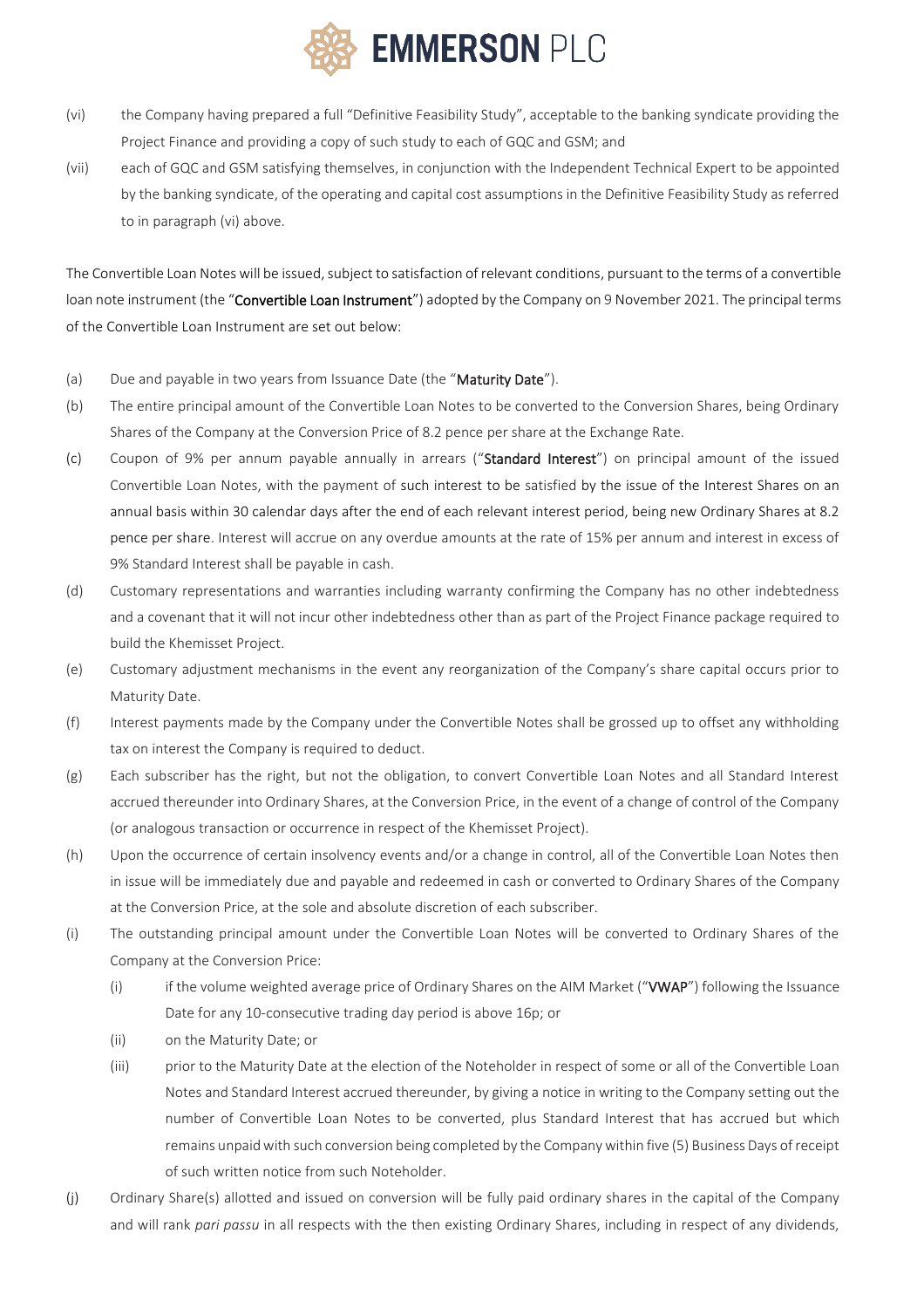

rights or other distributions.

- (k) Price protection events in favour of each holder of Convertible Loan Notes, while the Convertible Loan Notes are issued and drawn, such that if the Company issues or enters into any arrangement to issue Ordinary Shares to any person at a price below 8.2 pence per share (a "Lower Issue Price"), the Conversion Price will be reduced provided save that that the maximum shareholding position of the Strategic Investors (together with their respective affiliates) in the Company is capped at a maximum of 29.9%.
- (l) Customary events of default.

#### *Warrants*

Concurrent with the signing of the CLN Subscription Letters by GSM and GQC, the Company adopted a warrant instrument (the "Warrant Instrument") in respect of up to 82,391,714 new Ordinary Shares ("Warrants") of the Company on the terms set out below:

- (a) 12-month term from date of approval of the Resolutions by Shareholders ("Warrant Term");
- (b) exercise price £0.082 (8.2 pence) per share (subject to adjustment to match the issue price of new Shares in the event the Company issues Shares during the Warrant Term at a price lower than £0.082 (8.2 pence));
- (c) customary adjustment events on share capital reorganisation or distributions by the Company during the Warrant Term;
- (d) the Warrants may be assigned to affiliates of the holder but not to third parties unless the Company provides its written consent in relation thereto;
- (e) grant of Warrants subject to the requisite majority of Shareholders approving the Resolutions at the General Meeting; and
- (f) the Warrants may not be exercised to the extent the issue of new Ordinary Shares will result in the Strategic Investors (and their respective affiliates) holding an interest of greater than 29.9% of the Company's issued shares from timeto-time.

Pursuant to the terms of the CLN Subscription Letters, subject to the requisite majority of Shareholders approving the Resolutions at the General Meeting, the Company has granted Warrants to GSM and GQC pro rata to their respective commitment to the CLN Subscription as set out below:

| Name of Warrant Holder |              | <b>Number of Warrants</b> |
|------------------------|--------------|---------------------------|
| GSM                    |              | 74,152,543                |
| GQC                    |              | 8,239,171                 |
|                        | <b>TOTAL</b> | 82,391,714                |

#### Relationship Agreement with GSM

The Company, Shore Capital and GSM have entered into an agreement to regulate the relationship between the Company and GSM. The relationship agreement contains undertakings from GSM that, amongst other things, it will not seek to interfere with overall balance and independence of the Company's board, the day-to-day control of the Company and that all transactions and arrangements between the Company and GSM and members of its group will be at arm's length and on normal commercial terms. The Relationship Agreement will continue in full force and effect for so long as the Ordinary Shares are admitted to trading on AIM and GSM is interested in 20% or more of the Company's issued ordinary share capital.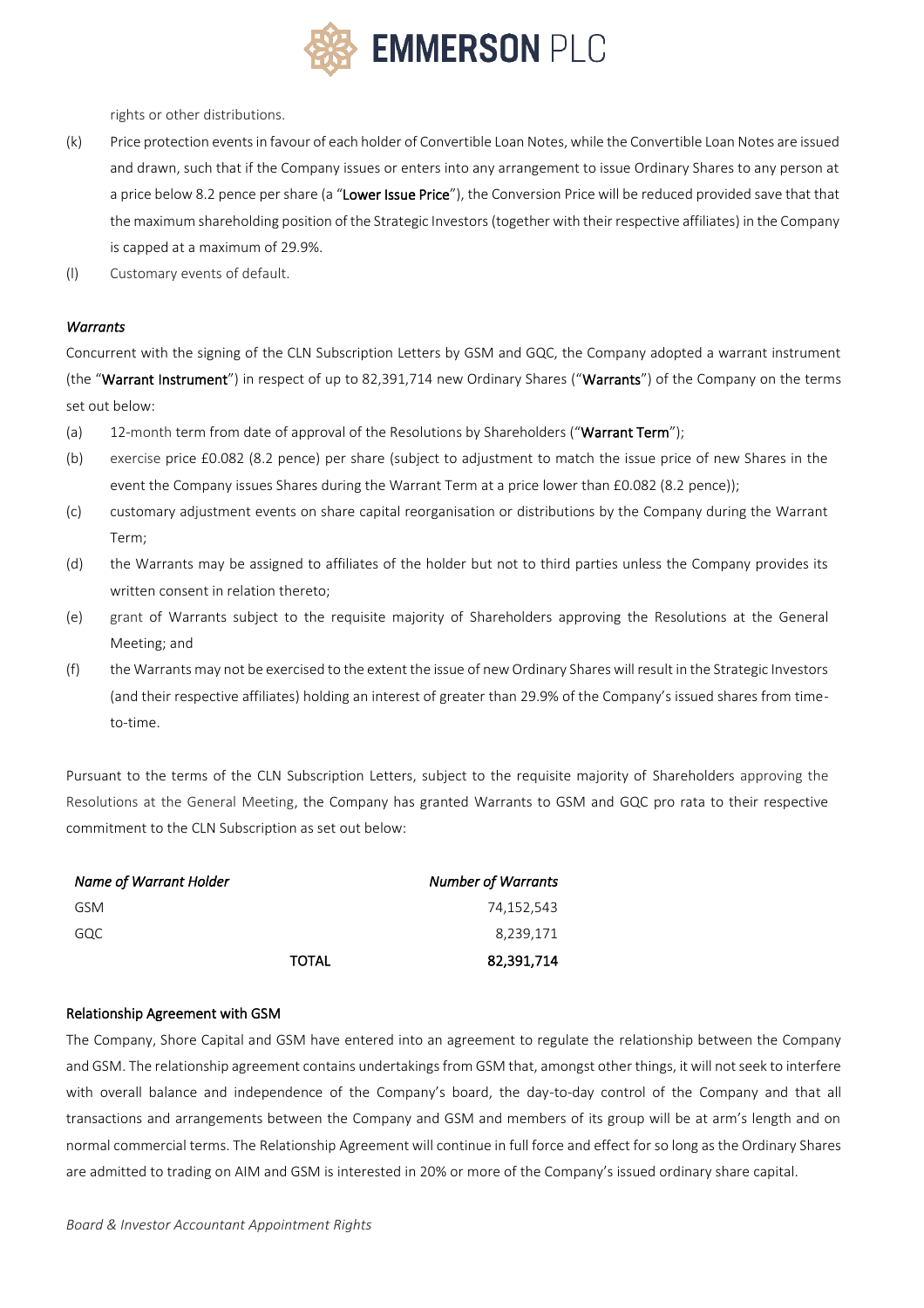

Under the Relationship Agreement, GSM has the right to appoint and maintain in office one Director for such time any amounts remain outstanding pursuant to Convertible Loan Instrument, or it has an interest in not less than 20% of issued Ordinary Shares, and such party shall be appointed to the Board's Nominations Committee. In addition, GSM also has the right to appoint, at its cost, an accountant ("Investor Accountant") in an observational role, with full access to the Company's Chief Financial Officer (currently FIM Capital Limited) and Project Control Manager, to monitor the expenditure in relation to the Khemisset Project. In addition, the Company agrees to consult with GSM in relation to the termination of the Company's current Chief Executive Officer or Chief Financial Officer and/or proposed candidates to fill such roles if vacant (or to be vacated) for any reason.

#### *Pre-emption Issue of new Shares*

Under the Relationship Agreement, for such time as GSM is interested in aggregate in greater than 5% of issued Ordinary Shares of the Company, GSM shall have the right to participate in relation to any new issue of Ordinary Shares by the Company for cash (other than pursuant to exercise of options or warrants or under the terms of any employee incentive scheme) prorata to its interest in the Company as at the date of issue of the new shares.

#### *General Meeting and Posting of Circular*

The Company's existing share issuance authorities, are insufficient to allow the issue of the Conversion Shares, the Warrant Shares and the Interest Shares. A General Meeting will therefore be convened to seek shareholders' approval to the allotment and issue of such shares. It is currently anticipated that the General Meeting will be convened for 6 December 2021 and it is anticipated that a circular (containing notice of general meeting) will be issued on or around 11 November 2021.

The Directors have irrevocably undertaken to vote on or procure to vote in favour of the Resolutions in respect of 47,060,055 Existing Ordinary Shares, in aggregate representing approximately 5.65% of the existing issued ordinary share capital of the Company.

#### *Expected Timetable of Principal Events*

| Announcement of the Proposals                                     | 10 November 2021               |
|-------------------------------------------------------------------|--------------------------------|
| Publication and posting of circular to shareholders               | 11 November 2021               |
| Admission of the Subscription Shares                              | 8.00 a.m. on 24 November 2021  |
| Latest time and date for receipt of proxy forms                   | 11 a.m. 2 December 2021        |
| Record Date for voting at the General Meeting                     | 6 p.m. 2 December 2021         |
| Latest time and date for receipt of Forms of Proxy or CREST Proxy | 11.00 a.m. on 2 December 2021  |
| Instructions (as applicable) for the General Meeting              |                                |
| <b>General Meeting</b>                                            | 11.00 a.m. on 6 December 2021  |
| Announcement of the result of the General Meeting                 | 6 December 2021                |
| <b>Grant of Warrants</b>                                          | on or around 10 December 2021  |
| Issue of the Convertible Loan Notes                               | on or before 30 September 2022 |

#### *Notes*

(i) Each of the times and dates set out in the above timetable and mentioned in the circular to shareholders is subject to change by the Company, in which event details of the new times and dates will be notified to the London Stock Exchange and the Company will make an appropriate announcement to a Regulatory Information Service.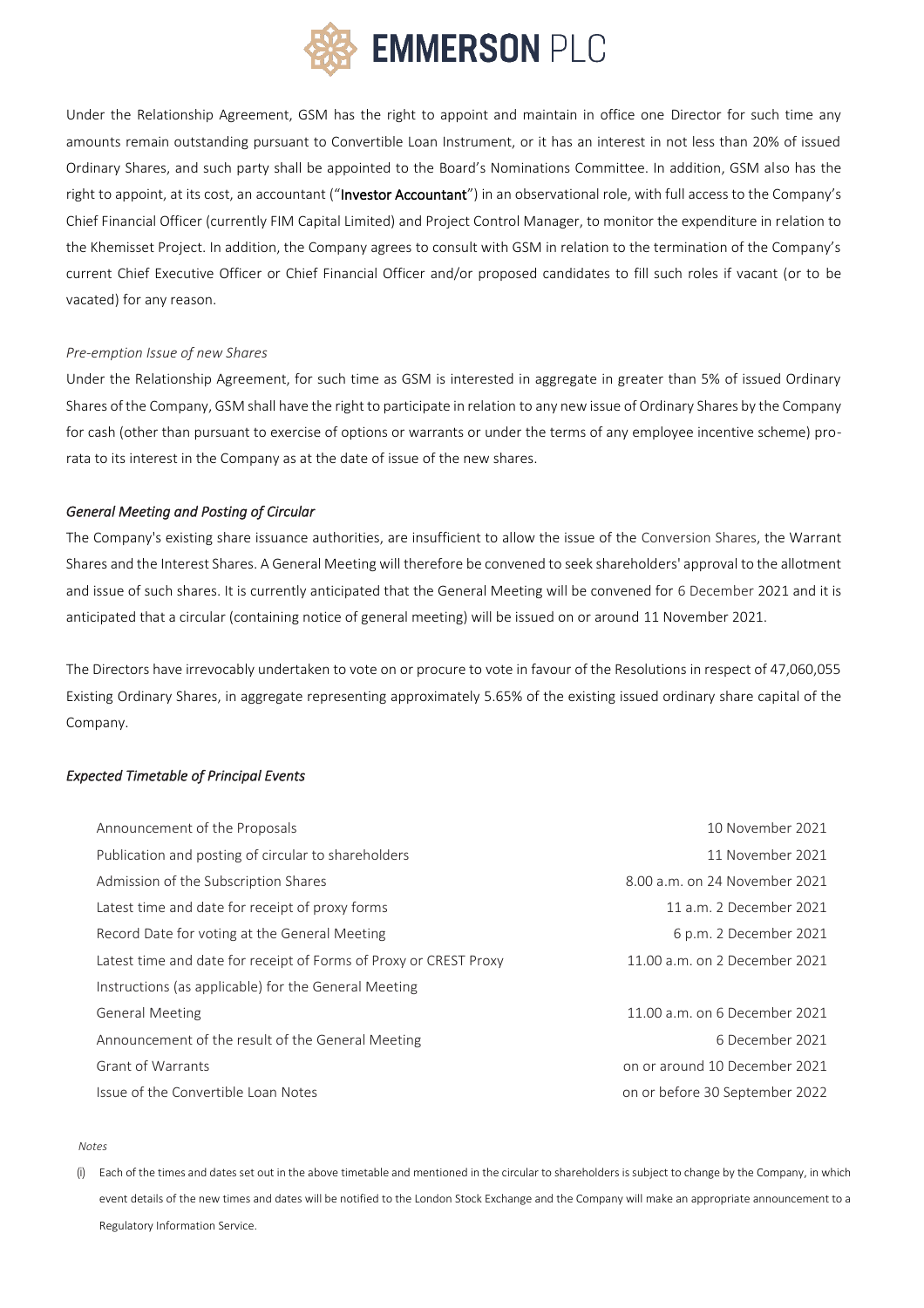

(ii) References to times in this Announcement are to London time (unless otherwisestated).

#### \*\*ENDS\*\*

For further information, please visit [www.emmersonplc.com,](http://www.emmersonplc.com/) follow us on Twitter (@emmerson\_plc), or contact:

| <b>Emmerson Plc</b>                                | +44 (0) 20 7236 1177 |
|----------------------------------------------------|----------------------|
| Graham Clarke                                      |                      |
| Hayden Locke                                       |                      |
|                                                    | +44 (0) 20 7408 4090 |
| Shore Capital (Nominated Adviser and Joint Broker) |                      |
| Toby Gibbs / John More                             |                      |
|                                                    |                      |
| Shard Capital (Joint Broker)                       | +44 (0) 20 7186 9927 |
| Damon Heath / Isabella Pierre                      |                      |
|                                                    |                      |
| St Brides Partners (Financial PR/IR)               | +44 (0) 20 7236 1177 |
| Susie Geliher / Isabel de Salis                    |                      |

## Notes to Editors

Emmerson's primary focus is on developing the Khemisset project ("Khemisset" or the "Project") located in Northern Morocco. The Project has a large JORC Resource Estimate (2012) of 537Mt @ 9.24% K2O and significant exploration potential with an accelerated development pathway targeting a low capex, high margin mine. Khemisset is perfectly located to capitalise on the expected growth of African fertiliser consumption whilst also being located on the doorstep of European markets. This unique positioning means the Project will receive a premium netback price compared to existing potash producers. The need to feed the world's rapidly increasing population is driving demand for potash and Emmerson is well placed to benefit from the opportunities this presents. The Feasibility Study released in June 2020 indicated Khemisset has the potential to be among the lowest capital cost development stage potash projects in the world and also, as a result of its location, one of the highest margin projects. This delivered outstanding economics including a post-tax NPV<sub>8</sub> of approximately US\$1.4 billion using industry expert, Argus', price forecasts.

#### Further Information

#### *About Emmerson*

Emmerson Plc is developing the world class Khemisset Potash Project which is located in northern Morocco in between the capital of Rabat and regional centre of Fes. The Project is benefitted by Morocco's excellent infrastructure and proximity to existing export routes including ports, roads and railway lines.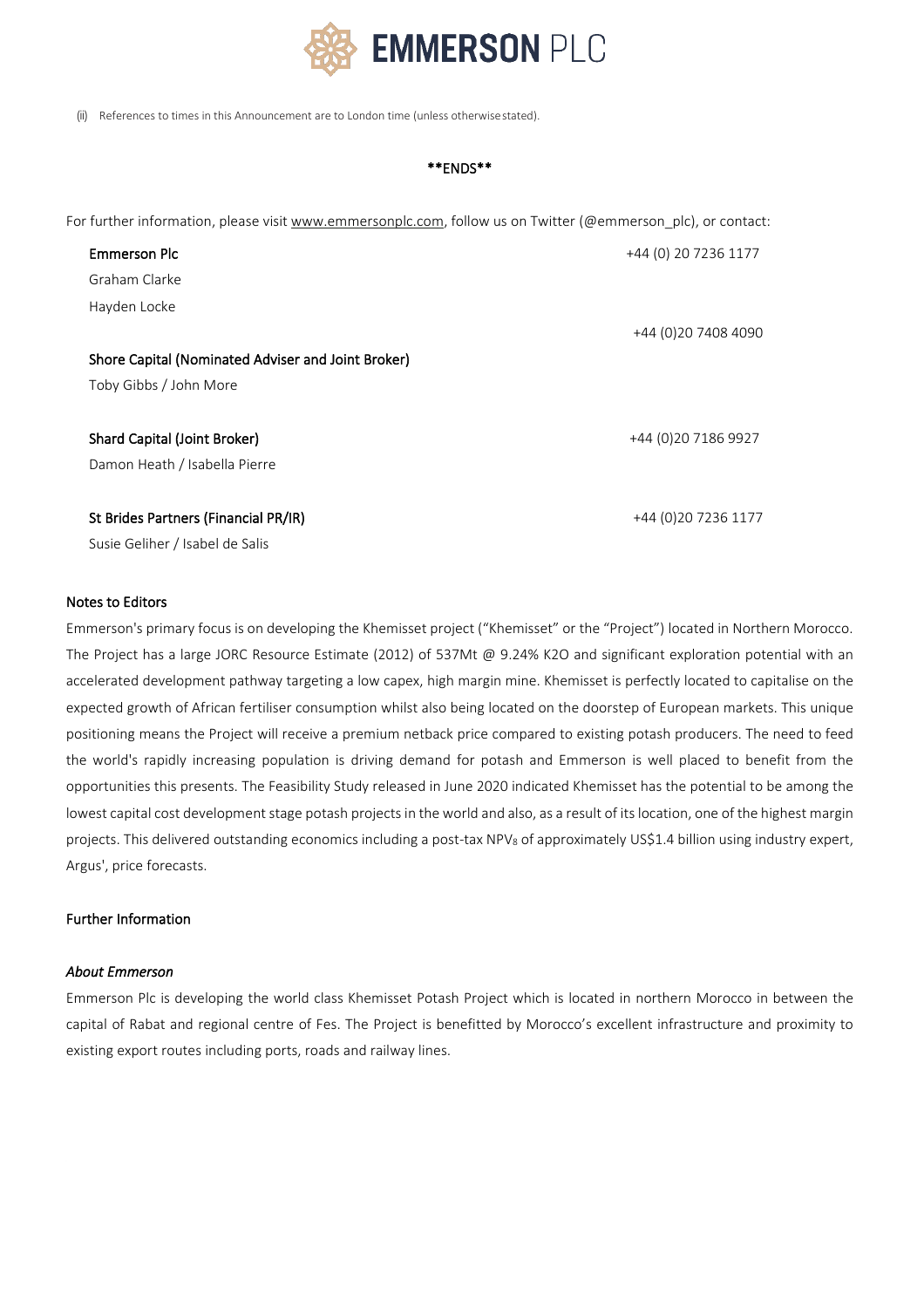



Khemisset is relatively shallow, commencing from approximately 350m below surface, and is the lack of aquifer unit overlying the potash seam allows access via a low cost decline. Thisis one of the key capital cost savings when compared to typical potash mines.

#### *Feasibility Study Overview*

The Company released a Feasibility Study in June 2020, which highlighted the outstanding features of the Project including industry leading, low, capital expenditure to bring the Project into production, bottom quartile all-in-sustaining delivered cost to targeted customers and an initial mine life of 19 years. The Feasibility Study estimated Khemisset could be built with industry leading capital costs of just over US\$400m, while projected operating costs of US\$168/tonne, delivered to Brazil, put the Project in the lowest quartile on the cost curve.

The key assumption underpinning the Feasibility Study is an average annual extraction rate of approximately 6 million tonnes of ROM ore with an average grade (undiluted) over the life of mine of 9.12% K2O. The Feasibility Study is based on 43% of the JORC compliant Mineral Resource Estimate of 537Mt at an average grade of 9.24% K2O, delivering an initial mine life of 19 years. Significant potential remains to increase the mine life by including additional resources, notably in the south-west of the project area, and through further exploration work.

Processing assumes a hot leaching and crystallisation process to extract and purify the KCl in the ore into saleable grade K60 MOP. Over the life of mine, the process plant delivers an average of approximately 735,000 metric tonnes per annum of K60 product and 1 million metric tonnes of de-icing salt for sale.

The Feasibility Study assumes all MOP and salt product is exported through the Port of Casablanca, using trucks from mine site, to be sold in Emmerson's target markets in the Atlantic corridor, which includes Morocco.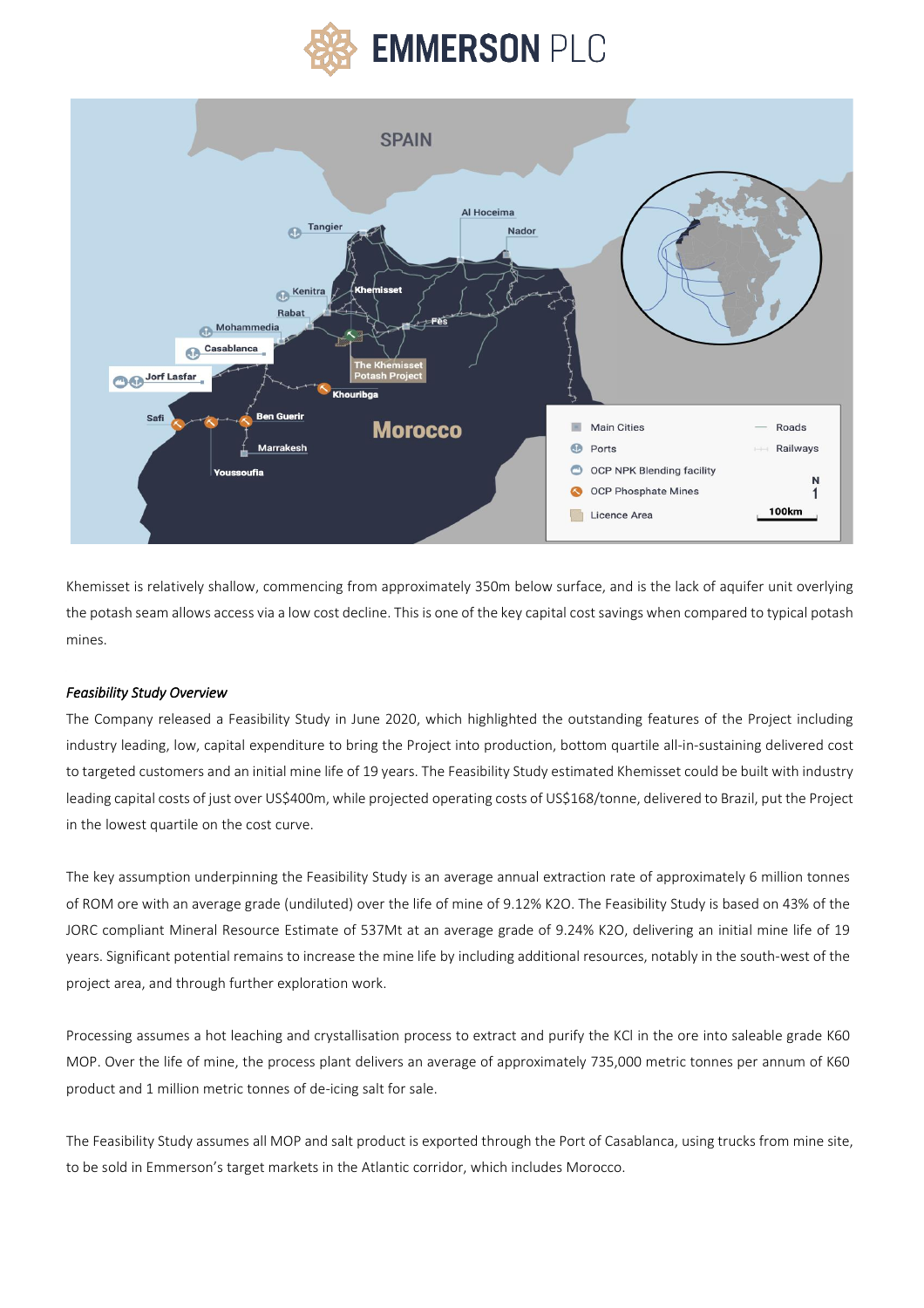

# *World Class Economics*

Economic sensitivity analyses of Khemisset shows it to be a financially robust project that delivers strong NPVs and healthy cashflows through a range of potash prices. Strong cashflow generation at a variety of low potash prices is fundamental to the ability to finance the Project.

The Base Case for the Project delivered a post-tax NPV8 of US\$1.4 billion and average life of mine EBITDA of US\$294m per annum assuming an average potash price of US\$412/tonne over the life of mine. Increasing the potash price assumption to US\$680/tonne, which is an approximately 15% discount to the current spot price, increases the post-tax NPV8 to over US\$3 billion with average life of mine EBITDA of US\$556 million.

| <b>WORLD CLASS ECONOMICS</b>                | Spot Price is Currently<br>US\$800/ tonne in Brazil |                                               |
|---------------------------------------------|-----------------------------------------------------|-----------------------------------------------|
|                                             | <b>Consensus Case</b>                               | <b>Spot Price</b><br>(All other inputs equal) |
| Mine life                                   | 19 years                                            | 19 years                                      |
| Extraction rate (Mt/annum)                  | 6.0                                                 | 6.0                                           |
| MOP price pertonne (USD)                    | 412                                                 | 680                                           |
| Average Annual MOP productiont (nnes/annum) | 735,000                                             | 735,000                                       |
| Average Salt Production (onnes/annum)       | 1,000,000                                           | 1,000,000                                     |
| AISC FOB Casablanca (\$t/onne)              | 158.0                                               | 158.0                                         |
| <b>Upfront CAPEX</b>                        | \$411m                                              | \$411m                                        |
| Payback                                     | 2.4 years                                           | 1.4 years                                     |
| Average annual EBITDA LOM (USD)             | \$294m                                              | \$556m                                        |
| <b>EBITDA Margin</b>                        | 61%                                                 | 74%                                           |
| Post Tax Cash Flow                          | \$4.4 <sub>b</sub>                                  | \$9.1 <sub>b</sub>                            |
| After-tax NPV 8%                            | \$1.4b                                              | \$3.2 <sub>b</sub>                            |
| After-tax IRR                               | 40.6%                                               | 72.6%                                         |

罍

DEFINITIONS

The following definitions apply throughout this announcement unless the context otherwise requires:

| Admission           | means the admission of the Subscription Shares to trading |
|---------------------|-----------------------------------------------------------|
|                     | on AIM in accordance with the AIM Rules                   |
|                     |                                                           |
| <b>AIM</b>          | means the market of that name operated by the London      |
|                     | Stock Exchange                                            |
|                     |                                                           |
| <b>Board</b>        | means the board of directors of the Company from time to  |
|                     | time                                                      |
|                     |                                                           |
| <b>Business Day</b> | means any day (excluding Saturdays and Sundays) on which  |
|                     | banks are open in London for normal banking business and  |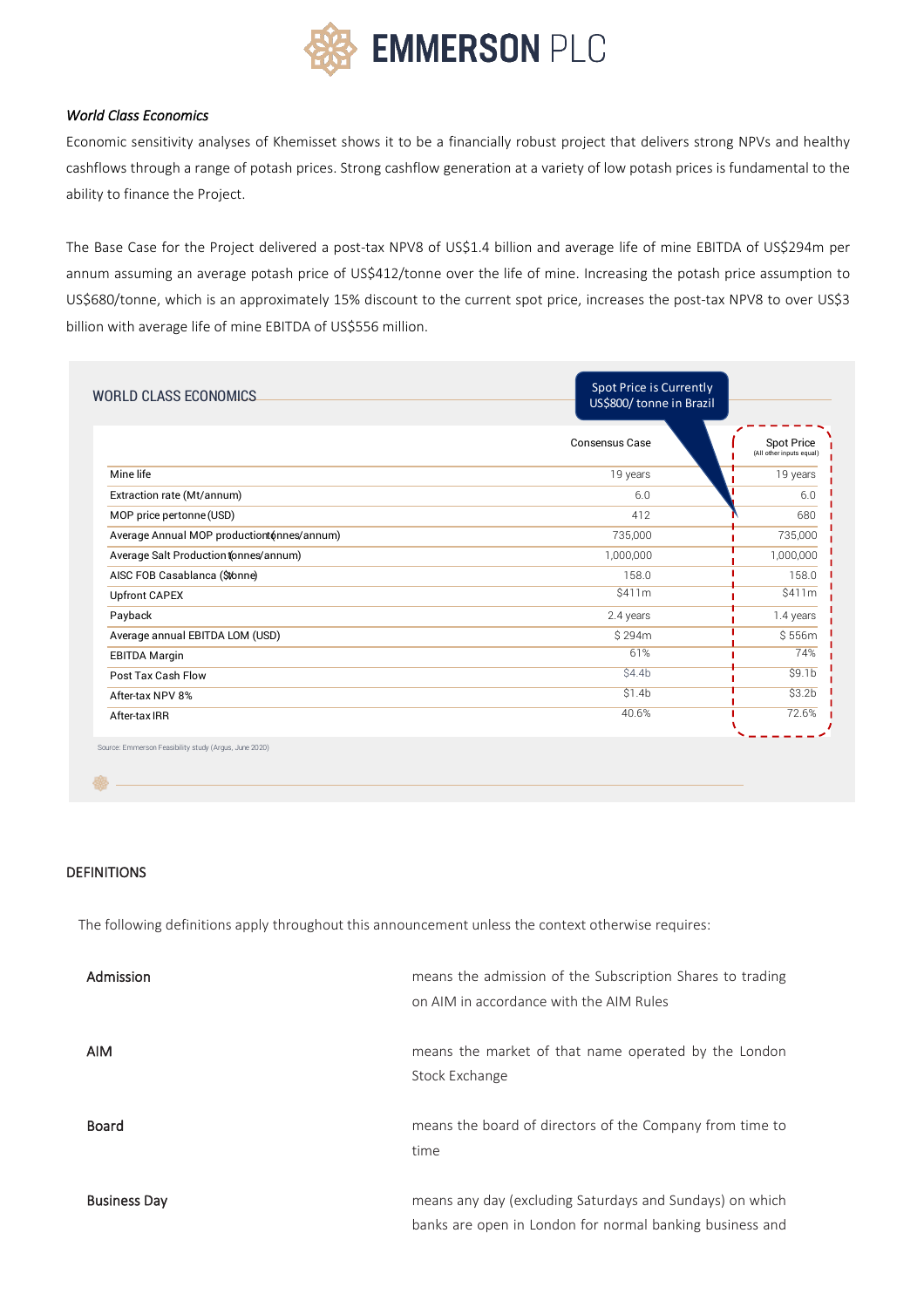

|                                    | the London Stock Exchange is open for trading                                                                                                                                                                                                                                        |
|------------------------------------|--------------------------------------------------------------------------------------------------------------------------------------------------------------------------------------------------------------------------------------------------------------------------------------|
| <b>CLN Subscription</b>            | means the conditional subscription for up to US\$40 million<br>of Convertible Loan Notes by the Strategic Investors in<br>accordance with the terms of the CLN Subscription Letters                                                                                                  |
| <b>CLN Subscription Conditions</b> | means the conditions precedent to be satisfied by the<br>Company before draw-down of the funds pursuant to the<br><b>CLN Subscription</b>                                                                                                                                            |
| <b>CLN Subscription Letters</b>    | means the subscription letters signed by the Company and<br>each of GSM and GQC setting out their binding commitment<br>to subscribe for up to US\$40 million in respect of the CLN<br>Subscription                                                                                  |
| <b>Company or Emmerson</b>         | means Emmerson plc                                                                                                                                                                                                                                                                   |
| <b>Conversion Price</b>            | means 8.2 pence                                                                                                                                                                                                                                                                      |
| <b>Conversion Shares</b>           | means the new Ordinary Shares to be issued to the Strategic<br>Investors on conversion of the principal amount of the<br>Convertible Loan Notes in accordance with the terms of the<br>Convertible Loan Instrument                                                                   |
| <b>Convertible Loan Notes</b>      | means up to US\$40 million of convertible loan notes to be<br>issued to the Strategic Investors under the terms of the<br>Convertible Loan Instrument subject to satisfaction of the<br><b>CLN Subscription Conditions</b>                                                           |
| Convertible Loan Instrument        | means the convertible loan instrument adopted by the<br>Company on 9 November 2021 pursuant to which the<br>Company will, on the terms and subject to the conditions of<br>each CLN Subscription Letter, issue up to US\$40 million in<br>principal amount of Convertible Loan Notes |
| Directors                          | means the directors of the Company at the date of this<br>Announcement                                                                                                                                                                                                               |
| <b>Equity Subscription</b>         | means the subscription by new and existing investors<br>(including the Strategic Investors) for the Subscription Shares<br>announced by the Company on 10 November 2021                                                                                                              |
| <b>Exchange Rate</b>               | GBP: USD 1.375                                                                                                                                                                                                                                                                       |
| <b>Existing Ordinary Shares</b>    | means the existing 833,244,479 Ordinary Shares in issue as                                                                                                                                                                                                                           |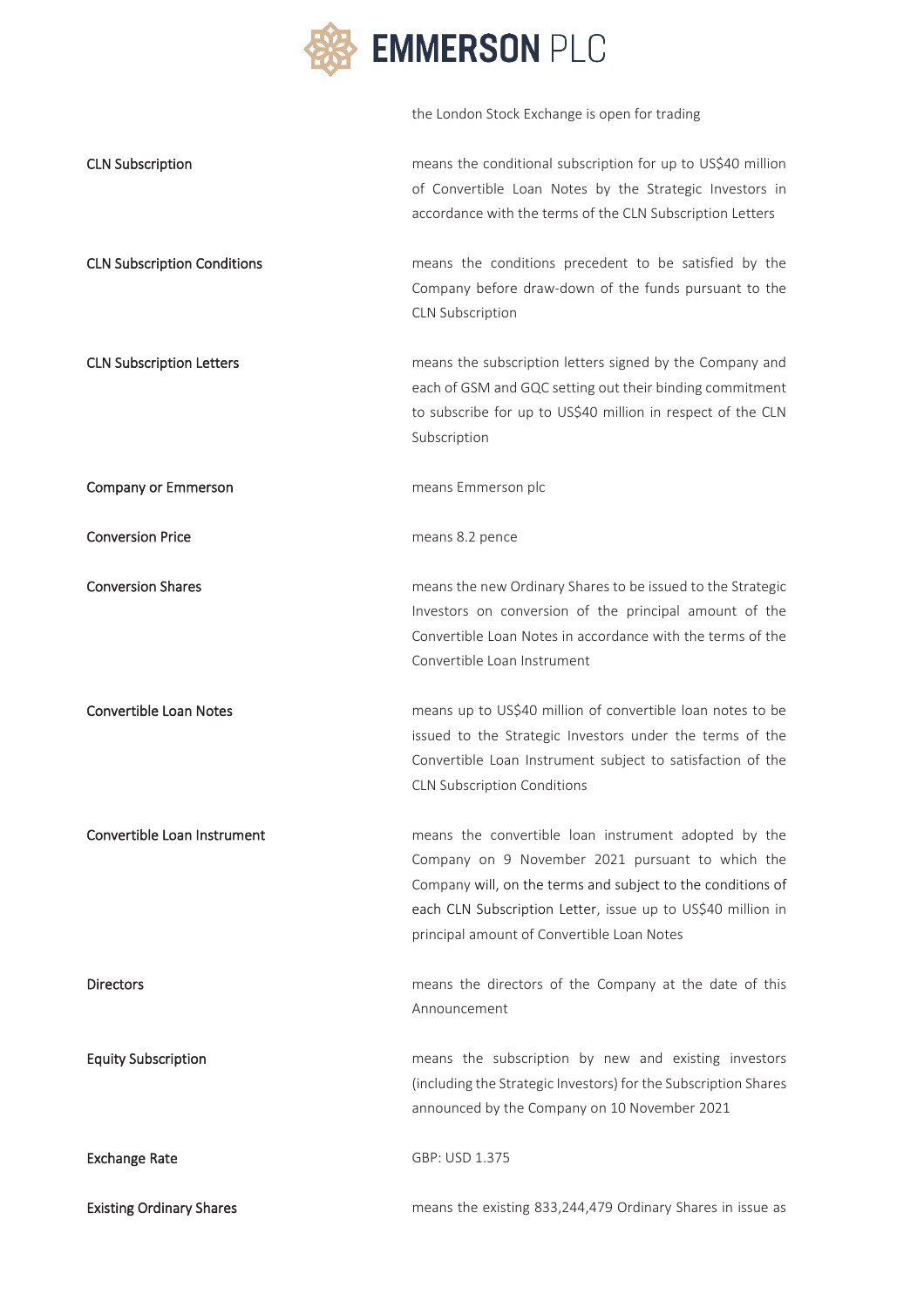

|                                                  | at the date of this Announcement                                                                                                                                                                                                                                                                        |
|--------------------------------------------------|---------------------------------------------------------------------------------------------------------------------------------------------------------------------------------------------------------------------------------------------------------------------------------------------------------|
| <b>FCA</b>                                       | means the Financial Conduct Authority of the United<br>Kingdom                                                                                                                                                                                                                                          |
| <b>Feasibility Study</b>                         | means the technical feasibility study in relation to the<br>Khemisset Project completed by Golder Associates in June<br>available<br>2020<br>on<br>the<br>Company's<br>website<br>at<br>www.emmersonplc.com                                                                                             |
| <b>Fundraising</b>                               | means the proposed subscription by the Strategic Investors<br>for the Convertible Loan Notes, issue of Interest Shares and<br>the Warrants pursuant to which the Company will raise<br>finance of up to US\$40 million by issue of the Convertible<br>Loan Notes                                        |
| <b>GM or General Meeting</b>                     | means the general meeting of the Company convened for<br>11.00 a.m. on 6 December 2021 at the offices of Emmerson<br>plc at 55 Athol Street, Douglas, IM1 ILA, Isle of Man by the<br>Notice of GM and any adjournment thereof                                                                           |
| GQC                                              | means Gold Quay Capital Pte Ltd                                                                                                                                                                                                                                                                         |
| <b>GQC Subscription Shares</b>                   | means the 21,818,182 Subscription Shares subscribed for by<br>GQC pursuant to the Subscription Agreements                                                                                                                                                                                               |
| <b>GSM</b>                                       | means Global Sustainable Minerals Pte Ltd                                                                                                                                                                                                                                                               |
| <b>GSM Subscription Shares</b>                   | means the 48,484,848 Subscription Shares subscribed for by<br>GSM pursuant to the Subscription Agreements                                                                                                                                                                                               |
| Interest Rate, also defined as Standard Interest | means 9% per annum                                                                                                                                                                                                                                                                                      |
| <b>Interest Shares</b>                           | means the up to 63,858,093 new Ordinary Shares to be<br>issued to the Strategic Investors to pay Standard Interest<br>accrued under the Convertible Loan Notes prior to the<br>conversion or repayment of such Convertible Loan Notes,<br>each issued at an issue price of £0.082 (8.2 pence) per share |
| Issued share capital                             | means, except where stated to the contrary, the issued share<br>capital of the Company excluding treasury shares                                                                                                                                                                                        |
| K60 MOP                                          | means the minimum saleable grade for standard MOP for<br>agricultural uses is 60% K20                                                                                                                                                                                                                   |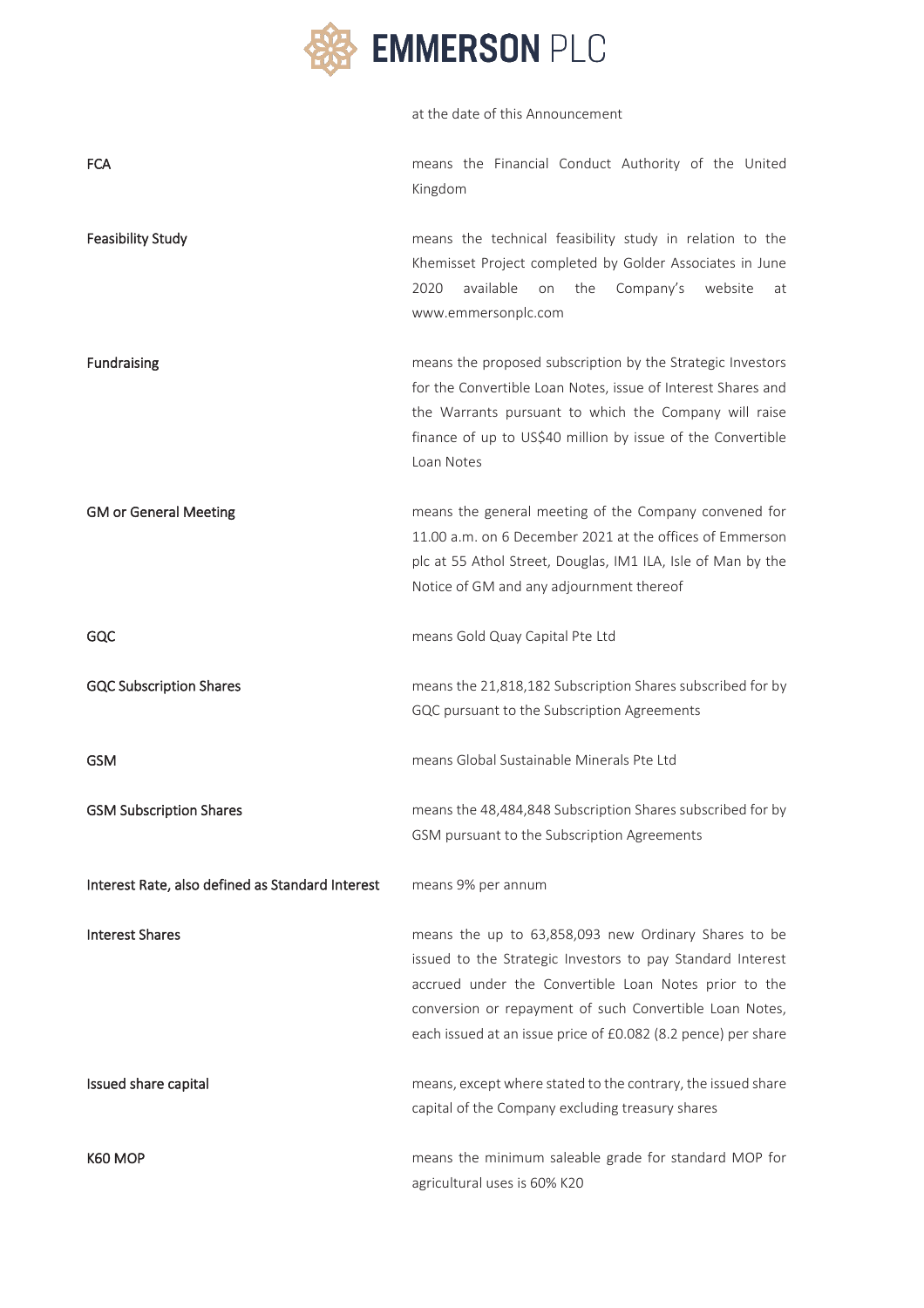

| Khemisset Project                    | means the Khemisset potash project in Morocco                                                                                                                                                                                                                                                                                                                                                                                                                                                                                                                                                                                                                                                           |
|--------------------------------------|---------------------------------------------------------------------------------------------------------------------------------------------------------------------------------------------------------------------------------------------------------------------------------------------------------------------------------------------------------------------------------------------------------------------------------------------------------------------------------------------------------------------------------------------------------------------------------------------------------------------------------------------------------------------------------------------------------|
| LSE or London Stock Exchange         | means London Stock Exchange plc                                                                                                                                                                                                                                                                                                                                                                                                                                                                                                                                                                                                                                                                         |
| <b>Maturity Date</b>                 | means the date falling on the second anniversary of draw-<br>down of funds pursuant to the Convertible Loan Instrument                                                                                                                                                                                                                                                                                                                                                                                                                                                                                                                                                                                  |
| <b>MOP</b>                           | means Muriate of Potash                                                                                                                                                                                                                                                                                                                                                                                                                                                                                                                                                                                                                                                                                 |
| Notice of GM                         | means the notice of the GM sent to shareholders with the<br>circular setting out the proposed terms of the Fundraising                                                                                                                                                                                                                                                                                                                                                                                                                                                                                                                                                                                  |
| <b>Ordinary Shares</b>               | means the issued ordinary shares of nil par value in the<br>capital of the Company                                                                                                                                                                                                                                                                                                                                                                                                                                                                                                                                                                                                                      |
| Proposals                            | means the proposed issue of the Conditional Convertible<br>Loan Notes, proposed grant of the Warrants and proposed<br>issue of the Interest Shares                                                                                                                                                                                                                                                                                                                                                                                                                                                                                                                                                      |
| <b>Relationship Agreement</b>        | means the relationship agreement between GSM, the<br>Company and Shore Capital to be executed by the parties on<br>first draw-down of funds pursuant to the Convertible Loan<br>Instrument                                                                                                                                                                                                                                                                                                                                                                                                                                                                                                              |
| <b>Resolutions</b>                   | means the following resolutions :<br>Resolution 1, which will be proposed as an ordinary<br>1.<br>resolution, to authorise the Directors to allot and<br>issue (i) Ordinary Shares pursuant to the terms of<br>the Convertible Loan Notes (including the Interest<br>Shares), and (ii) the Warrant Shares, being up to a<br>maximum amount of 501,016,991 Ordinary; and<br>Resolution 2, which will be proposed as a special<br>2.<br>resolution, to disapply the statutory pre-emption<br>rights in respect of the Ordinary Shares allotted for<br>cash, pursuant to the authority conferred on them<br>by resolution 1 to allot such shares up to a<br>maximum amount of 501,016,991 Ordinary Shares. |
| "SCC" or "Shore Capital & Corporate" | means Shore Capital and Corporate Limited, the Company's<br>nominated adviser and financial adviser                                                                                                                                                                                                                                                                                                                                                                                                                                                                                                                                                                                                     |
| "SCS" or Shore Capital Stockbrokers  | means Shore Capital Stockbrokers Limited, the Company's<br>joint broker                                                                                                                                                                                                                                                                                                                                                                                                                                                                                                                                                                                                                                 |
| Shareholders                         | means holders of Existing Ordinary Shares                                                                                                                                                                                                                                                                                                                                                                                                                                                                                                                                                                                                                                                               |